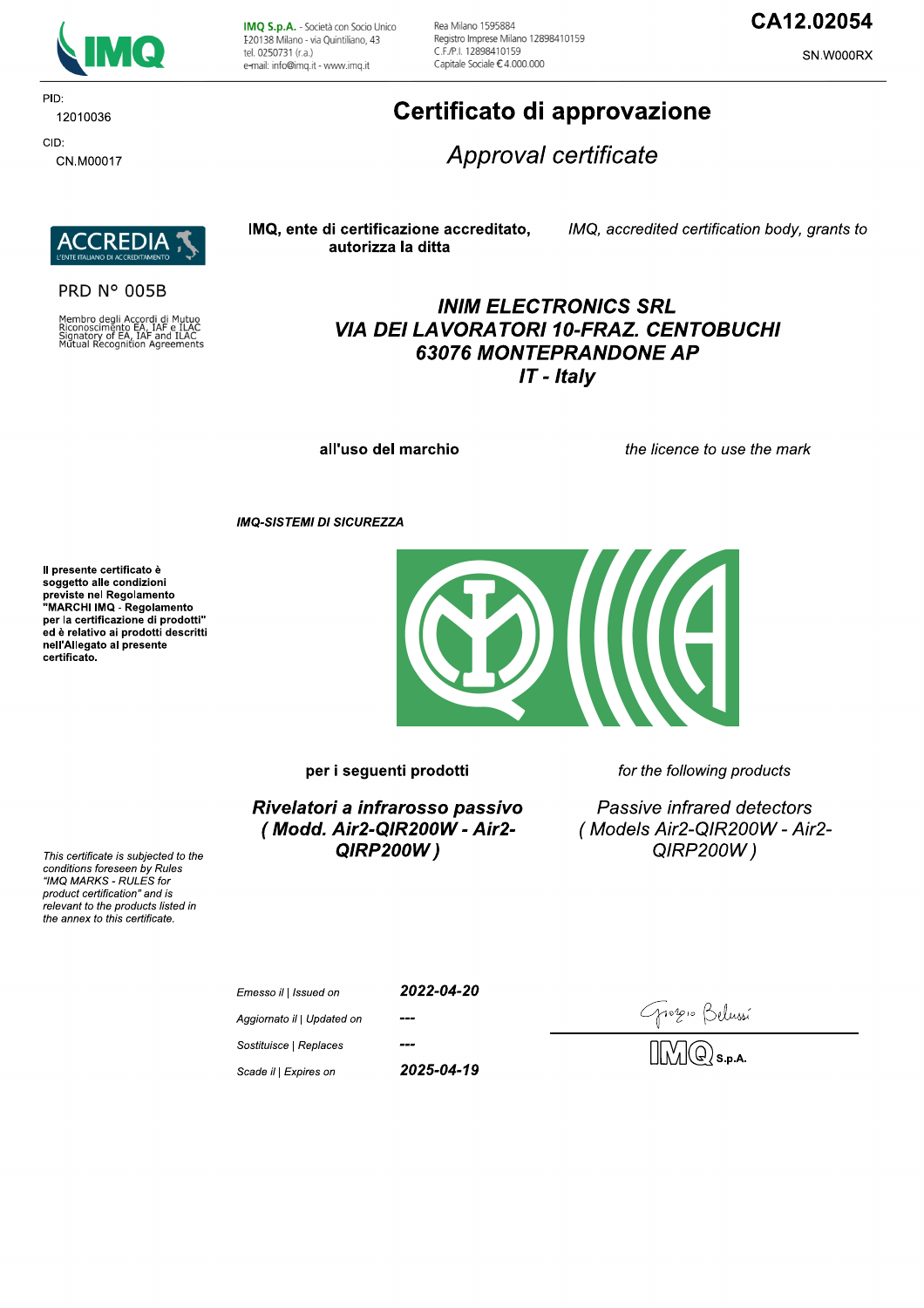| <b>Contract Contract Contract Contract Contract Contract Contract Contract Contract Contract Contract Contract Co</b><br><b>Service Service</b> |
|-------------------------------------------------------------------------------------------------------------------------------------------------|
|-------------------------------------------------------------------------------------------------------------------------------------------------|

IMQ S.p.A. - Società con Socio Unico I 20138 Milano - via Quintiliano, 43 tel. 0250731 (r.a.) e-mail: info@img.it - www.img.it

Rea Milano 1595884 Registro Imprese Milano 12898410159 C.F./P.I. 12898410159 Capitale Sociale €4.000.000

# CA12.02054

SN.W000RX

Allegato - Certificato di approvazione **Annex - Approval certificate** 

Emesso il | Issued on 2022-04-20 Aggiornato il | Updated on Sostituisce | Replaces Scade il / Expires on 2025-04-19

**Prodotto | Product** 

## Rivelatori a infrarosso passivo **Passive infrared detectors**

## **Concessionario | Licence Holder**

**INIM ELECTRONICS SRL VIA DEI LAVORATORI 10-FRAZ. CENTOBUCHI** 63076 MONTEPRANDONE AP IT - Italy



IMQ-SISTEMI DI<br>SICUREZZA



|                               | 3 MW |  |
|-------------------------------|------|--|
| Costruito a   Manufactured at |      |  |
| MONTEPRANDONE                 |      |  |

PLM0002T C05877577

**MONTEPRANDONE** 

Italy

Copy of this certificate must be available at the manufacturing places listed above

#### Copia del presente certificato deve essere conservata presso i luoghi di produzione sopra elencati

63076

#### Norme / Specifiche tecniche

Prodotto/i conforme/i alle Norme/Specifiche tecniche:

EN 50131-2-2:2017 EN 50130-5:2011 EN 50131-1:2006+ A1:2009 + A2:2017 + A3:2020 EN 50130-4:2011 + A1:2014 EN 61000-6-3:2007 + A1:2011 EN 50131-5-3:2017

## **Standards / Technical specifications**

Product/s complying to Standards/Technical specifications:

EN 50131-2-2:2017 EN 50130-5:2011 EN 50131-1:2006+ A1:2009 + A2:2017 + A3:2020 EN 50130-4:2011 + A1:2014 EN 61000-6-3:2007 + A1:2011 EN 50131-5-3:2017

## **Rapporti | Test Reports**

SS21-0055654-06

### **Caratteristiche tecniche | Technical characteristics**

| 3 V                             |
|---------------------------------|
| $30 \text{ mA}$                 |
| 12 <sub>m</sub>                 |
| <b>Volumetrica / Volumetric</b> |
| Grade 2                         |
| Class II                        |
| 868.0 - 868.6 MHz               |
| NICERA SFG323-611               |
|                                 |

### Articoli (con dettagli) | Articles (with details)

AR W004F7

Marca | Trade mark INIM Modello | Model Air2-QIR200W Sensore piroelettrico | Pyro sensor NICERA SFG323-611

AR.W004E8

Marca | Trade mark INIM Modello | Model Air2-QIRP200W Sensore piroelettrico | Pyro sensor NICERA SFG323-611